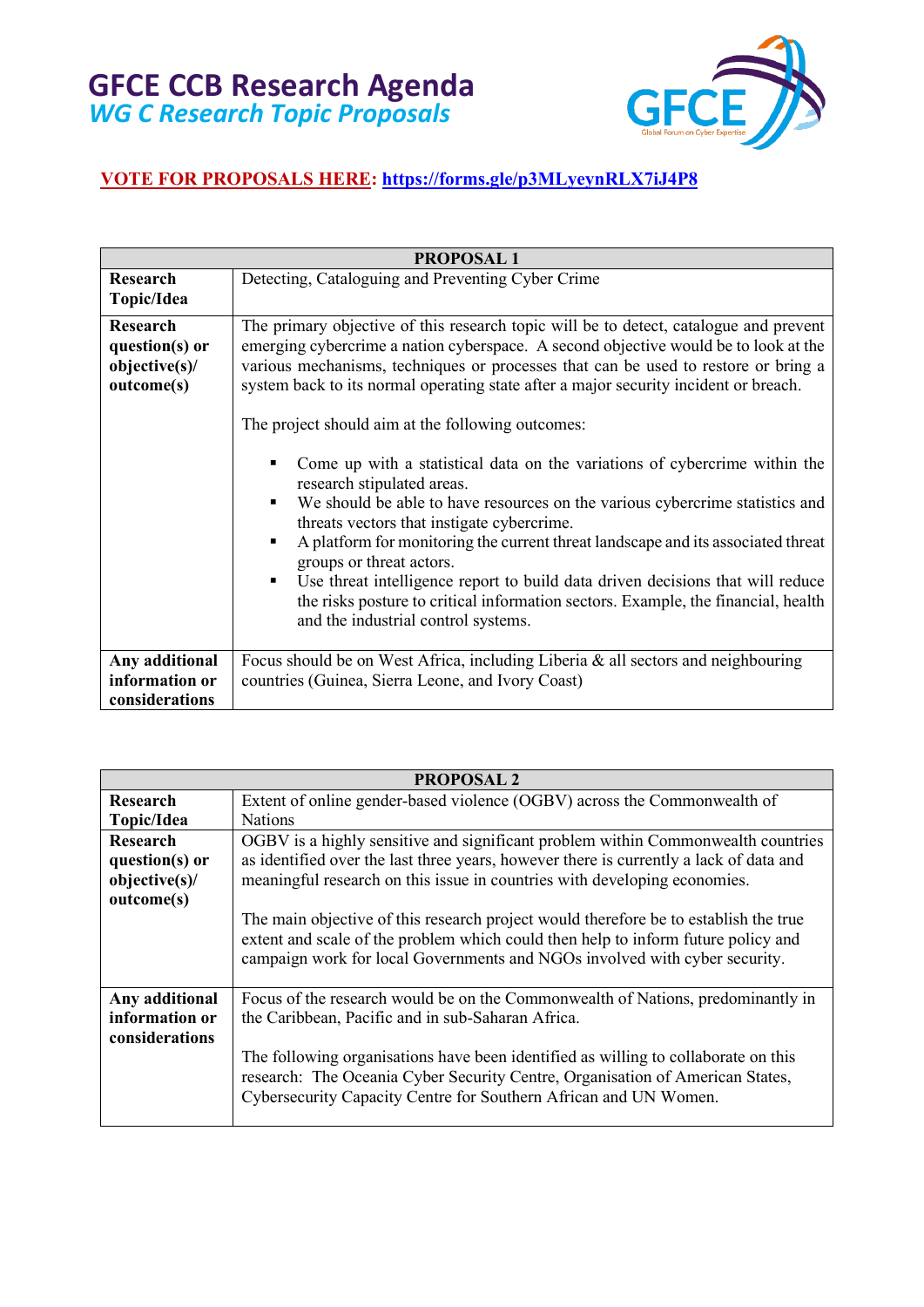

| <b>PROPOSAL 3</b>  |                                                                                           |
|--------------------|-------------------------------------------------------------------------------------------|
| <b>Research</b>    | Analysis of the cost of cybercrime                                                        |
| Topic/Idea         |                                                                                           |
| Research           | What are the visible and invisible costs of cybercrime to society as a whole?             |
| question( $s$ ) or |                                                                                           |
| objective(s)       | A comprehensive analysis of the cost of cybercrime, including societal and                |
| outcome(s)         | individual impact, is both timely and much needed. In parallel with the UN Third          |
|                    | Committee process to design a global convention on cybercrime, an evidence-led            |
|                    | analysis that shifts the focus from visible financial losses to invisible costs and long- |
|                    | term impact on society would shed light on what is truly at stake in combating the        |
|                    | misuse of ICTs for criminal purposes.                                                     |
|                    |                                                                                           |

| <b>PROPOSAL4</b> |                                                                                          |
|------------------|------------------------------------------------------------------------------------------|
| Research         | Evolution of dark web for criminal activity and its implications on law enforcement      |
| Topic/Idea       |                                                                                          |
| Research         | Previous IOCTA reports have highlighted an important change in the way the               |
| question(s) or   | DarkWeb is being used by cybercriminals stating that the "lifecycle of dark web          |
| objective(s)     | marketplaces has shortened and there is no clear dominant market that has risen over     |
| outcome(s)       | the past year and criminals have started to use other privacy-focused, decentralized     |
|                  | marketplace platforms to sell their illegal goods. Although this is not a new            |
|                  | phenomenon, these sorts of platforms have started to increase over the last year." So    |
|                  | it will be really interesting to dig into this and try to understand this evolution, the |
|                  | patterns and new trends. As several capacity building activities revolve around the      |
|                  | DarkWeb, this will definitely help better inform those projects and cybercrime           |
|                  | efforts more generally.                                                                  |
|                  |                                                                                          |

| <b>PROPOSAL 5</b>  |                                                                                       |
|--------------------|---------------------------------------------------------------------------------------|
| Research           | Building an attribution repository to document all public attribution efforts         |
| Topic/Idea         |                                                                                       |
| Research           | Information about public attribution efforts is scattered across various stakeholders |
| question( $s$ ) or | (public and private) and platforms. Bringing this information together on one         |
| objective(s)       | platform would be a strong asset for policymakers, victims of cyberattacks and        |
| outcome(s)         | researchers, helping to build expertise around this understudied aspect of            |
|                    | cybersecurity.                                                                        |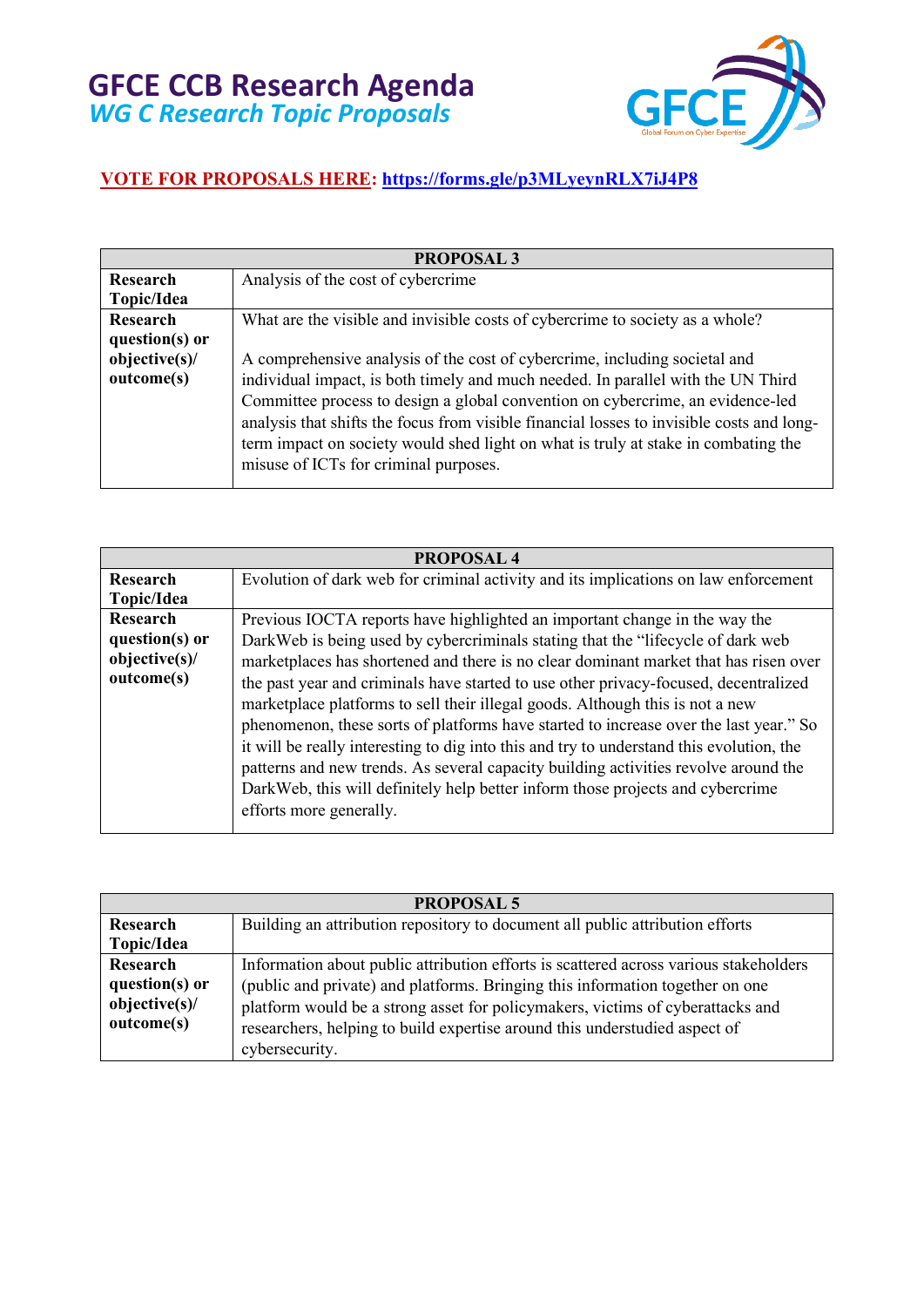

| <b>PROPOSAL 6</b>                                        |                                                                                                                                                                                                                                                                                                                                                                                                                                                                                                               |
|----------------------------------------------------------|---------------------------------------------------------------------------------------------------------------------------------------------------------------------------------------------------------------------------------------------------------------------------------------------------------------------------------------------------------------------------------------------------------------------------------------------------------------------------------------------------------------|
| Research                                                 | Understanding the societal harm of ransomware                                                                                                                                                                                                                                                                                                                                                                                                                                                                 |
| Topic/Idea                                               |                                                                                                                                                                                                                                                                                                                                                                                                                                                                                                               |
| Research<br>question(s) or<br>objective(s)<br>outcome(s) | Ransomware causes a wide range of direct harms to targets, but also to society as a<br>whole. When attacks target critical infrastructure or essential services, their<br>(temporary) disruption has long-term consequences on society's functioning and can<br>undermine the trust in legitimate processes. We are currently missing a framework<br>for understanding the societal harms of ransomware, including long-lasting physical,<br>reputational, psychological consequences on targets and victims. |

| <b>PROPOSAL 7</b>  |                                                                                       |
|--------------------|---------------------------------------------------------------------------------------|
| Research           | Cybercrime and emerging technologies with a particular focus on AI                    |
| Topic/Idea         |                                                                                       |
| <b>Research</b>    | Some experts believe that the nature of AI – specifically, its applicability to 'big  |
| question( $s$ ) or | data' – is more suited to defensive operations rather than offensive ones. As things  |
| objective(s)       | stand, those trying to use AI to boost cybersecurity seem to have the edge over those |
| outcome(s)         | seeking to use such technology in the pursuit of criminal endeavours or other         |
|                    | assaults on the integrity of networked systems. This however might change. It would   |
|                    | be good to get a piece of research looking at the latest developments on that front,  |
|                    | how is AI being used to fight cybercrime but also conduct criminal activity. And      |
|                    | again, the findings will be very useful in designing and sourcing future cybercrime   |
|                    | CB activities. for understanding the societal harms of ransomware, including long-    |
|                    | lasting physical, reputational, psychological consequences on targets and victims.    |

| <b>PROPOSAL 8</b>                                        |                                                                                                                                                                                                                                                                                                                                                                                                                                                                                                                                                                                                                                                  |
|----------------------------------------------------------|--------------------------------------------------------------------------------------------------------------------------------------------------------------------------------------------------------------------------------------------------------------------------------------------------------------------------------------------------------------------------------------------------------------------------------------------------------------------------------------------------------------------------------------------------------------------------------------------------------------------------------------------------|
| Research                                                 | Cybercrime and Cyber Incident Response                                                                                                                                                                                                                                                                                                                                                                                                                                                                                                                                                                                                           |
| Topic/Idea                                               |                                                                                                                                                                                                                                                                                                                                                                                                                                                                                                                                                                                                                                                  |
| Research<br>question(s) or<br>objective(s)<br>outcome(s) | The project should aim at the following outcomes:<br>Design a comprehensive incident response handling guide for institutions of<br>all sizes.<br>We should be able to have resources on the various cyber security frameworks<br>$\blacksquare$<br>and policies that influence the cyber security sectors and its implementation.<br>A platform for monitoring the current threat landscape and its associated threat<br>$\blacksquare$<br>groups or threat actors.<br>Use threat intelligence report to build data driven decisions that will reduce<br>٠<br>the risks posture to critical information sectors. Example, the financial, health |
|                                                          | and the industrial control systems.                                                                                                                                                                                                                                                                                                                                                                                                                                                                                                                                                                                                              |
| Any additional<br>information or<br>considerations       | Industrial Control System (ICS) sector, financial, telecommunication, health and the<br>IoT sectors.                                                                                                                                                                                                                                                                                                                                                                                                                                                                                                                                             |